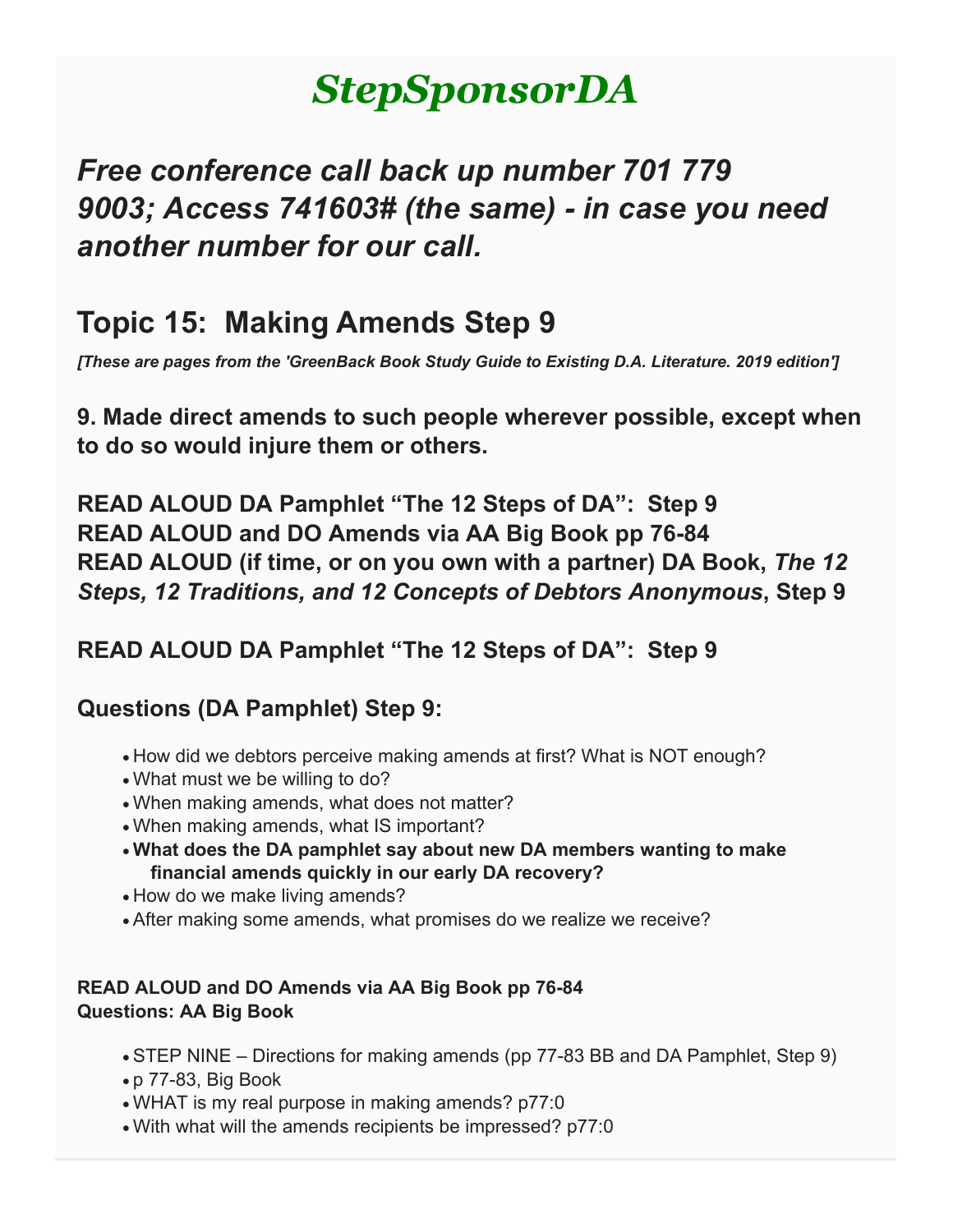- I am to go to them in what frame of mind? p77:1
- What do I confess? p77:1
- **What if I owe money? p 78:2**
- What if I have committed a criminal offense? p78:3
- What PRAYER have I been given for this problem? (BB p 79:1)
- What if someone might be negatively affected by my amends? p79:2
- What does the text say to do 'BEFORE' taking drastic action? (BB p 80:1)
- What directions and PRAYER am I given for this event? (BB p 80:1 & 4)
- What if there has been infidelity on my part? (BB p81)
- What PRAYER have I been given for this situation? (BB p 82:1)
- What about amends (both spiritual & financial) to my family? (BB p 82:2 + p 83:1)
- What PRAYER have I been given to ask God to continue to make me different? (BB p 83:1)
- What about the spiritual life? (p 83:2-3)
- If I have been painstaking in following the directions, what will be the results? (Promises?) p 83:4 - p 84:0-1

#### **READ ALOUD (if time, or on your own with a partner) DA Booklet or The DA Book** *The Twelve Steps, Traditions and Concepts of Service of Debtors Anonymous***, Step 9**

#### **ACTIONS**

NOW YOU ARE FINISHED WITH THE STEP 4 WRITING, CALL AND MAKE YOUR APPOINTMENT AND GIVE YOUR 5th STEP AWAY.

AFTER GIVING AWAY YOUR 5th STEP, BE SURE TO TAKE STEPS 6 & 7 in PRAYER MAKE YOUR 8th STEP AMENDS LIST

START WITH THE INDIVIDUALS AND INSTITUTIONS FOUND ON YOUR STEP 4 "HARMS AND RESENTMENTS" INVENTORY. ADD OTHER AMENDS TO THIS LIST AS THEY COME UP

**PRAY** FOR WILLINGNESS TO MAKE AMENDS TO THEM ALL

**START MAKING THE LOW STRESS AMENDS/APOLOGIES\***

**\*RUN THESE ACTIONS BY ANOTHER DEBTOR AND PRAY FIRST THE STEP 9 PRAYERS IN THE AABB:** (BB p 79:1) (BB p 80:1 & 4) (BB p 82:1) (BB p 83:1)

*REMINDER if we are new to DA, we do not retire debt as a Step 9 amends at this point in the study. We debtors take a moratorium on debt retirement until we have had at least 2 pressure relief meetings, which we will cover later in our study.*

#### **ACTIONS carried over from previous sessions**

REVIEW the Action List from the previous session. Be current with that before going on to this week's Action List. *It is absolutely OK, really advisable, to pick up where you left off.*

#### **PRAYER CARDS**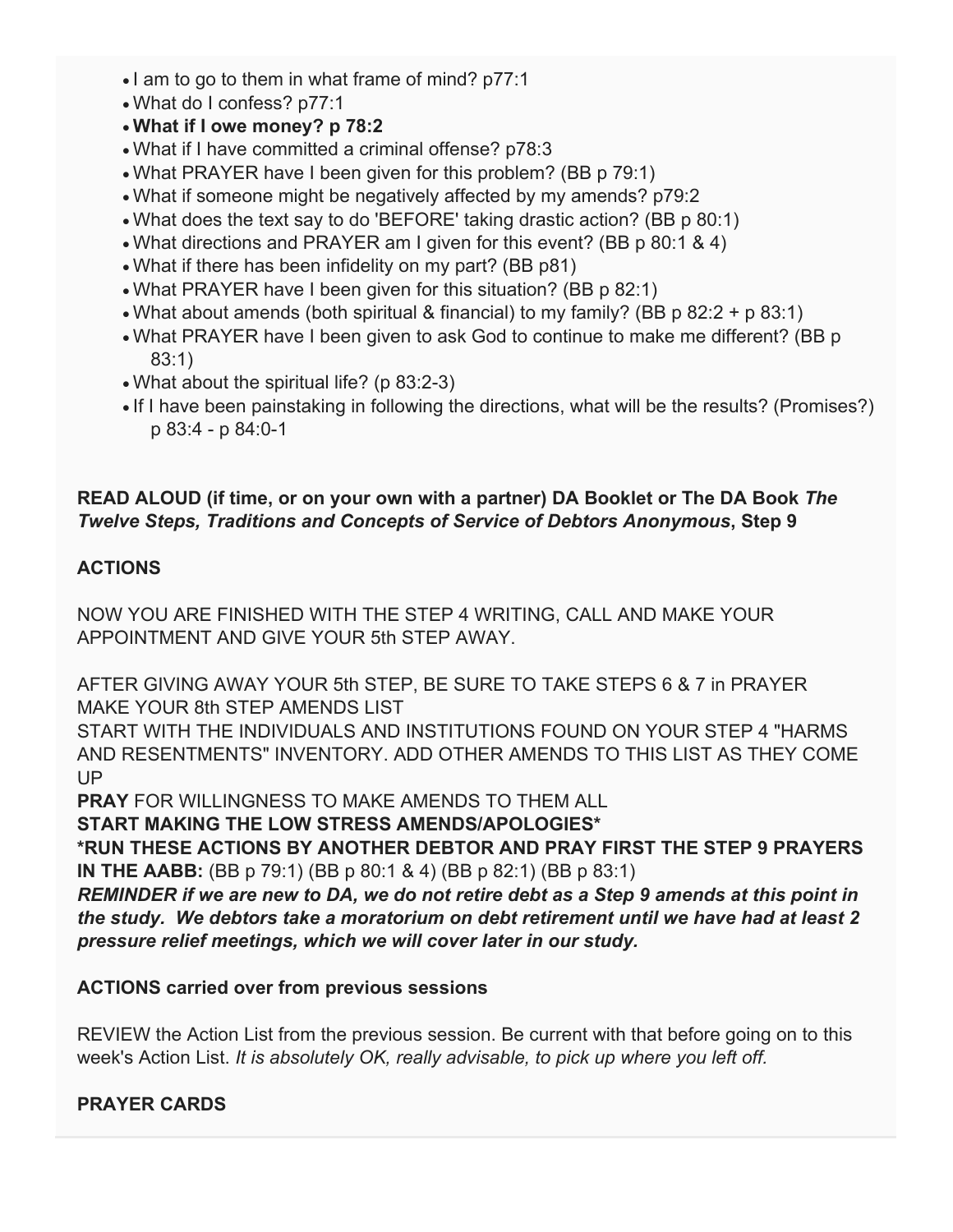- Get a pack of 3x5 index cards, if you have not done so already
- On individual 3x5 cards, put each of the 3 daily prayers; consider making several sets, one set for by the bed, one for your wallet, your desk, vanity mirror, car or other place you frequently look.
- Add the resentment, fear and harms prayers to your prayer cards.
- Add the 6th Step Prayer for willingness and the 7th Step prayer for the character defects to be removed to your prayer cards
- **Add the Step 8 & 9 prayer for willingness to make amends to all persons harmed**

#### **DAILY**

- One Day at a Time Abstain from New Unsecured Debt (consider setting a date for your last unsecured debt or your DA Birthday).
- Call a DA member. Ask for support maintaining your DA program work, **especially 4th Step writing**
- Read from a piece of DA or AA Literature
- Answer the study questions as indicated
- Keep a spending record as you spend
- Every morning: Pray for willingness to work your DA program
	- o Pray the Serenity Prayer
	- o Pray BOTH the Third Step Prayers, AA's p 63 and DA's p 19
	- $\circ$  Pray the resentment, fear and harms prayers as needed, as they apply.
	- o **Pray the 6th Step Prayer for willingness**
	- o **Pray both 7th step prayers for the character defects to be removed (AABB p 76:2; DA 12x12x12 p 33)**
	- $\circ$  Pray these all through the day and consider carrying your prayer cards with you.

Spend some time on the READINGS in this study each day as you can, at least 15-20 min or more. *Let whatever amount of time you have be good enough. Keep coming back*

#### **WEEKLY**

- Attend at least one solution-oriented DA meeting listen for the DA concepts
- At your meeting, share only solutions and only if you have experience doing the work of the meeting topic. If you do not have a solution to share, listen for program-working members of your meetings and ask for their phone numbers or email addresses
- GET A DA sponsor or DA phone study partner
- Ask for support maintaining your DA program work